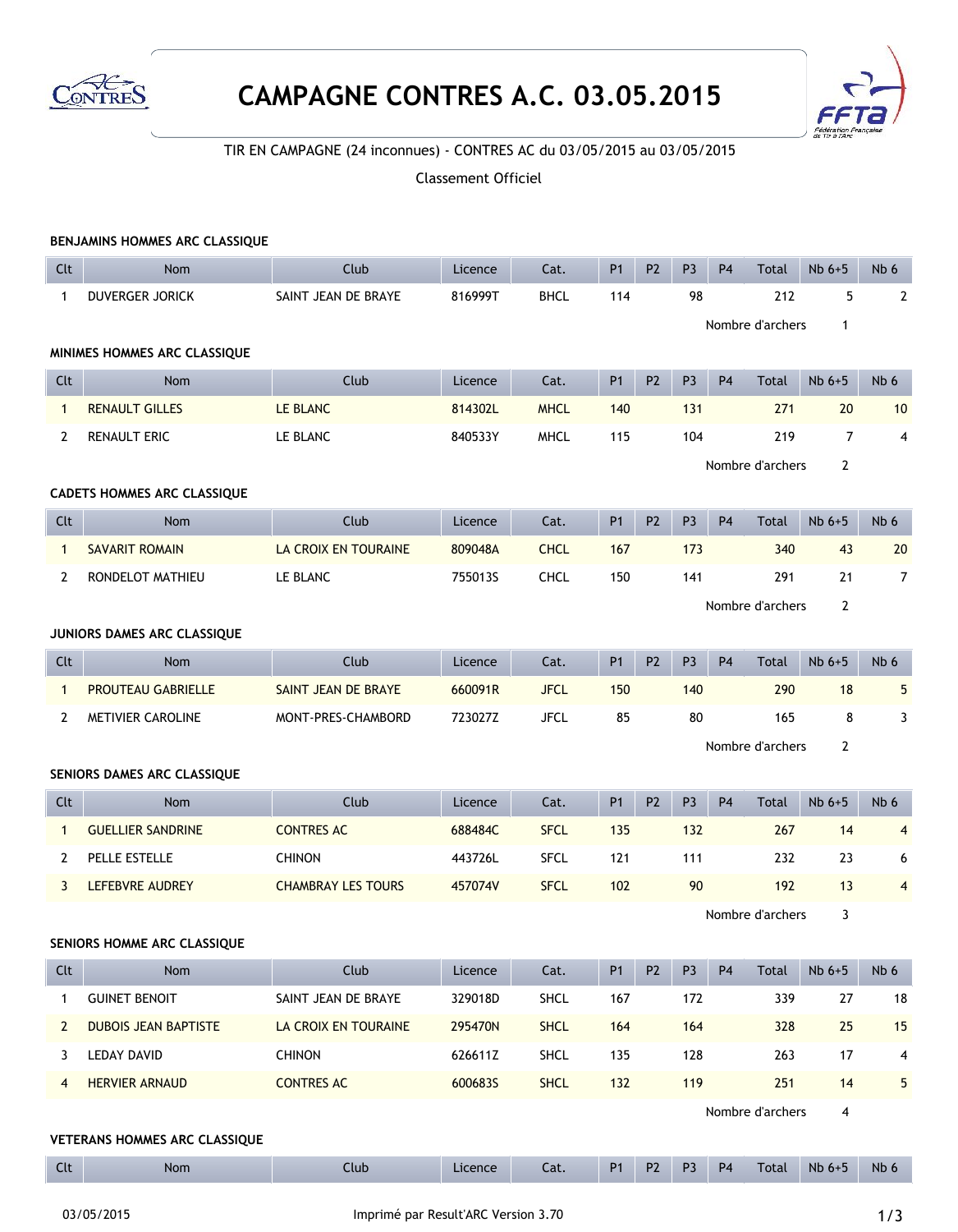| $\mathbf{1}$                        | LECARO JEAN-LUC                      | <b>CONTRES AC</b>             | 371441R | <b>VHCL</b>  | 146            |                | 134            |                | 280              | 24           | 8               |
|-------------------------------------|--------------------------------------|-------------------------------|---------|--------------|----------------|----------------|----------------|----------------|------------------|--------------|-----------------|
| $\mathbf{2}$                        | <b>GALLENE ALAIN</b>                 | MONT-PRES-CHAMBORD            | 596922D | <b>VHCL</b>  | 134            |                | 134            |                | 268              | 15           | 4               |
| 3                                   | <b>BESNARD PHILIPPE</b>              | LA CROIX EN TOURAINE          | 665579F | <b>VHCL</b>  | 103            |                | 112            |                | 215              | 15           | 3               |
|                                     | Nombre d'archers<br>3                |                               |         |              |                |                |                |                |                  |              |                 |
| SUPER VETERANS HOMMES ARC CLASSIQUE |                                      |                               |         |              |                |                |                |                |                  |              |                 |
| Clt                                 | Nom                                  | Club                          | Licence | Cat.         | P1             | P <sub>2</sub> | P <sub>3</sub> | <b>P4</b>      | Total            | $Nb 6+5$     | Nb 6            |
| $\mathbf{1}$                        | <b>VIEL PATRICK</b>                  | <b>CHATEAUROUX</b>            | 065845W | <b>SVHCL</b> | 161            |                | 153            |                | 314              | 46           | 16              |
|                                     | Nombre d'archers<br>1                |                               |         |              |                |                |                |                |                  |              |                 |
| <b>CADETS HOMMES ARC A POULIES</b>  |                                      |                               |         |              |                |                |                |                |                  |              |                 |
| Clt                                 | <b>Nom</b>                           | Club                          | Licence | Cat.         | <b>P1</b>      | P <sub>2</sub> | P <sub>3</sub> | P <sub>4</sub> | Total            | $Nb 6+5$     | Nb 6            |
| $\mathbf{1}$                        | <b>COLAS AXEL</b>                    | LA CROIX EN TOURAINE          | 881012X | CHCO         | 172            |                | 179            |                | 351              | 46           | 23              |
|                                     | Nombre d'archers<br>$\mathbf{1}$     |                               |         |              |                |                |                |                |                  |              |                 |
| SENIORS HOMMES ARC A POULIES        |                                      |                               |         |              |                |                |                |                |                  |              |                 |
| Clt                                 | Nom                                  | Club                          | Licence | Cat.         | P1             | P <sub>2</sub> | P <sub>3</sub> | <b>P4</b>      | Total            | $Nb 6+5$     | Nb 6            |
| $\mathbf{1}$                        | <b>DUVERGER LOIC</b>                 | SAINT JEAN DE BRAYE           | 379651P | <b>SHCO</b>  | 198            |                | 196            |                | 394              | 68           | 38              |
| $\mathbf{2}$                        | PELLE ERIC                           | <b>CHINON</b>                 | 239843Z | SHCO         | 185            |                | 178            |                | 363              | 75           | 24              |
| 3                                   | <b>LAGUITTON CYRILLE</b>             | <b>RAMBOUILLET</b>            | 391328G | <b>SHCO</b>  | 177            |                | 168            |                | 345              | 46           | 30              |
| 4                                   | MARQUET FLORIAN                      | <b>CONTRES AC</b>             | 814290Y | SHCO         | 174            |                | 170            |                | 344              | 42           | 17              |
| 5                                   | <b>BARBERIS VINCENT</b>              | <b>CONTRES AC</b>             | 290711R | <b>SHCO</b>  | 150            |                | 142            |                | 292              | 25           | 10              |
| 6                                   | PAGE FREDERIC                        | BLOIS A.D.A.                  | 327411G | SHCO         | 126            |                | 114            |                | 240              | 12           | 6               |
|                                     |                                      |                               |         |              |                |                |                |                |                  |              |                 |
|                                     |                                      |                               |         |              |                |                |                |                | Nombre d'archers | 6            |                 |
|                                     | <b>VETERANS HOMMES ARC A POULIES</b> |                               |         |              |                |                |                |                |                  |              |                 |
| Clt                                 | <b>Nom</b>                           | Club                          | Licence | Cat.         | P1             | P <sub>2</sub> | P <sub>3</sub> | P <sub>4</sub> | Total            | $Nb6+5$      | Nb <sub>6</sub> |
| $\mathbf{1}$                        | <b>GALDIN PATRICK</b>                | MONTLOUIS-SUR-LOIRE           | 455618M | <b>VHCO</b>  | 184            |                | 158            |                | 342              | 68           | 24              |
| $\overline{2}$                      | RENAULT ROGER                        | LE BLANC                      | 840530V | <b>VHCO</b>  | 152            |                | 154            |                | 306              | 41           | $\overline{7}$  |
|                                     |                                      |                               |         |              |                |                |                |                | Nombre d'archers | 2            |                 |
|                                     | SUPER VETERANS DAMES ARC A POULIES   |                               |         |              |                |                |                |                |                  |              |                 |
| Clt                                 | <b>Nom</b>                           | Club                          | Licence | Cat.         | P1             | P <sub>2</sub> | P <sub>3</sub> | <b>P4</b>      | Total            | $Nb6+5$      | Nb 6            |
| $\mathbf{1}$                        | <b>BOURGOIN ANNE MARIE</b>           | <b>CONTRES AC</b>             | 292748E | <b>SVFCO</b> | 170            |                | 179            |                | 349              | 66           | 22              |
|                                     |                                      |                               |         |              |                |                |                |                | Nombre d'archers | $\mathbf{1}$ |                 |
|                                     | SUPER VETERANS HOMMES ARC A POULIES  |                               |         |              |                |                |                |                |                  |              |                 |
| Clt                                 | Nom                                  | Club                          | Licence | Cat.         | P <sub>1</sub> | P <sub>2</sub> | P <sub>3</sub> | P <sub>4</sub> | Total            | $Nb6+5$      | Nb 6            |
| $\mathbf{1}$                        | <b>DOUIS GERARD</b>                  | <b>CONFLANS SAINTE-HONORI</b> | 096422G | <b>SVHCO</b> | 193            |                | 197            |                | 390              | 62           | 40              |
| $\mathbf{2}$                        | <b>LAHOREAU MICHEL</b>               | MONTLOUIS-SUR-LOIRE           | 230660T | <b>SVHCO</b> | 178            |                | 188            |                | 366              | 29           | 29              |
| 3                                   | <b>BOISSAU ALAIN</b>                 | <b>BOURGES AC</b>             | 094797R | SVHCO        | 185            |                | 179            |                | 364              | 77           | 25              |
| $\overline{4}$                      | <b>GARNIER MICHEL</b>                | <b>CONTRES AC</b>             | 375728A | <b>SVHCO</b> | 162            |                | 140            |                | 302              | 30           | 12              |
|                                     |                                      |                               |         |              |                |                |                |                | Nombre d'archers | 4            |                 |
|                                     | SENIORS DAMES ARC NU                 |                               |         |              |                |                |                |                |                  |              |                 |
| Clt                                 | Nom                                  | Club                          | Licence | Cat.         | P1             | P <sub>2</sub> | P <sub>3</sub> | <b>P4</b>      | Total            | $Nb6+5$      | Nb 6            |